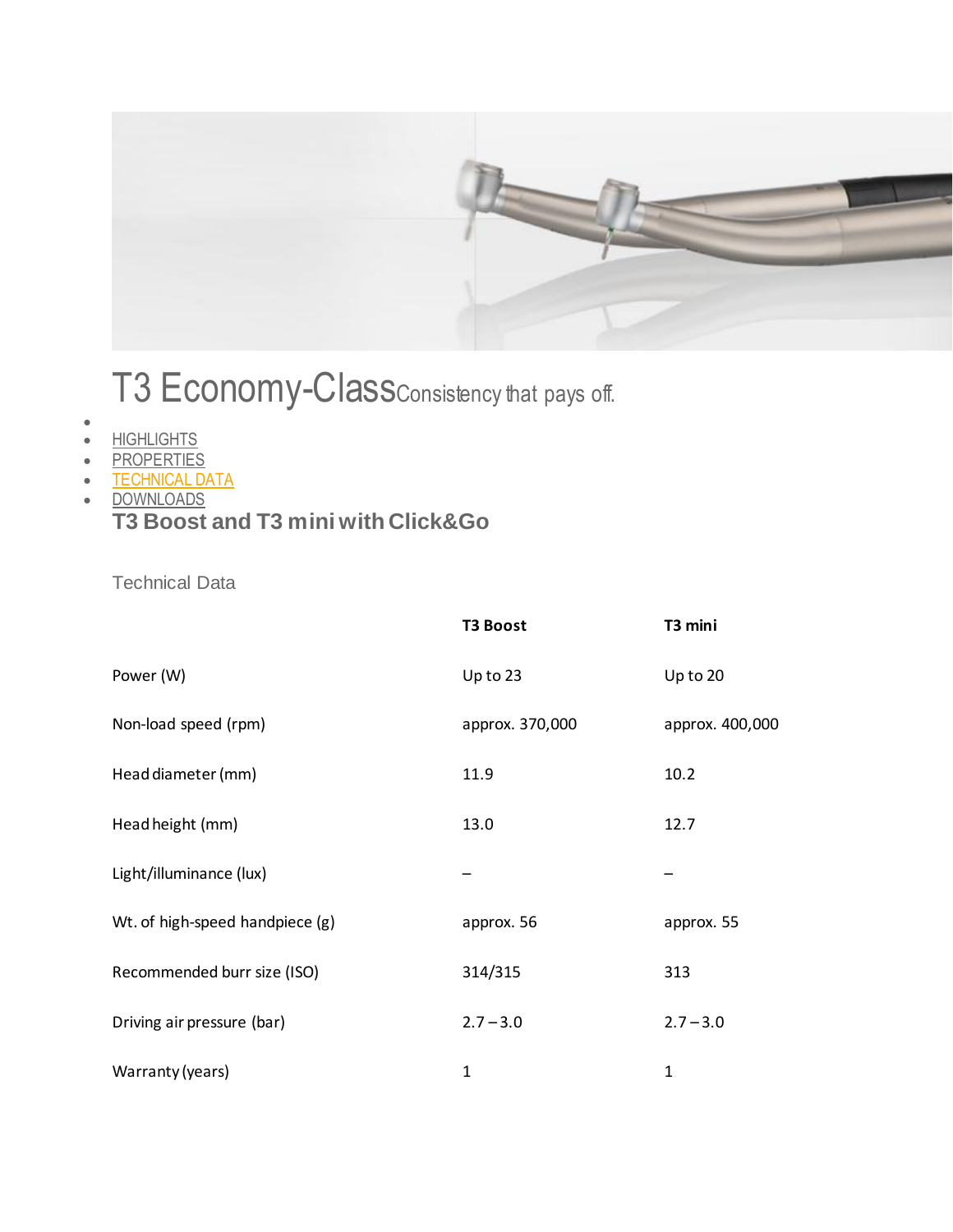| Interface type | <b>T3 Boost</b><br><b>REF</b> | T3<br>mini REF |        |             |             |
|----------------|-------------------------------|----------------|--------|-------------|-------------|
|                |                               |                | Sirona | 6387<br>919 | 6387<br>950 |
| W&H            | 63 87 935                     | 63 87 976      |        |             |             |
| NSK*           | 63 87 943                     | 63 87 984      |        |             |             |
| KaVo           | 63 87 927                     | 63 87 968      |        |             |             |

## **T3 Racer and T3 mini with fixed connection**

## Technical Data

|                                 | <b>T3 Racer</b>         |                            | T3 mini         |       |       |
|---------------------------------|-------------------------|----------------------------|-----------------|-------|-------|
| Power (W)                       | Up to 20                |                            | Up to 17        |       |       |
| Non-load speed (rpm)            | approx. 400,000         |                            | approx. 420,000 |       |       |
| Head diameter (mm)              | 11.4                    |                            | 10.2            |       |       |
| Head height (mm)                | 14.8                    |                            | 13.9            |       |       |
| Light/illuminance (lux)         |                         |                            |                 |       |       |
| Wt. of high-speed handpiece (g) | approx. 53              |                            | approx. 52      |       |       |
| Recommended burr size (ISO)     | 314/315                 |                            | 313             |       |       |
| Driving air pressure (bar)      | $2.3 - 2.7$             |                            | $2.3 - 2.7$     |       |       |
| Warranty (years)                | $\mathbf{1}$            |                            | $\mathbf{1}$    |       |       |
| Interface type                  | T <sub>3</sub><br>Racer | T <sub>3</sub><br>mini REF |                 |       |       |
|                                 | <b>REF</b>              |                            | Midwest/ISO     | 59 37 | 59 37 |